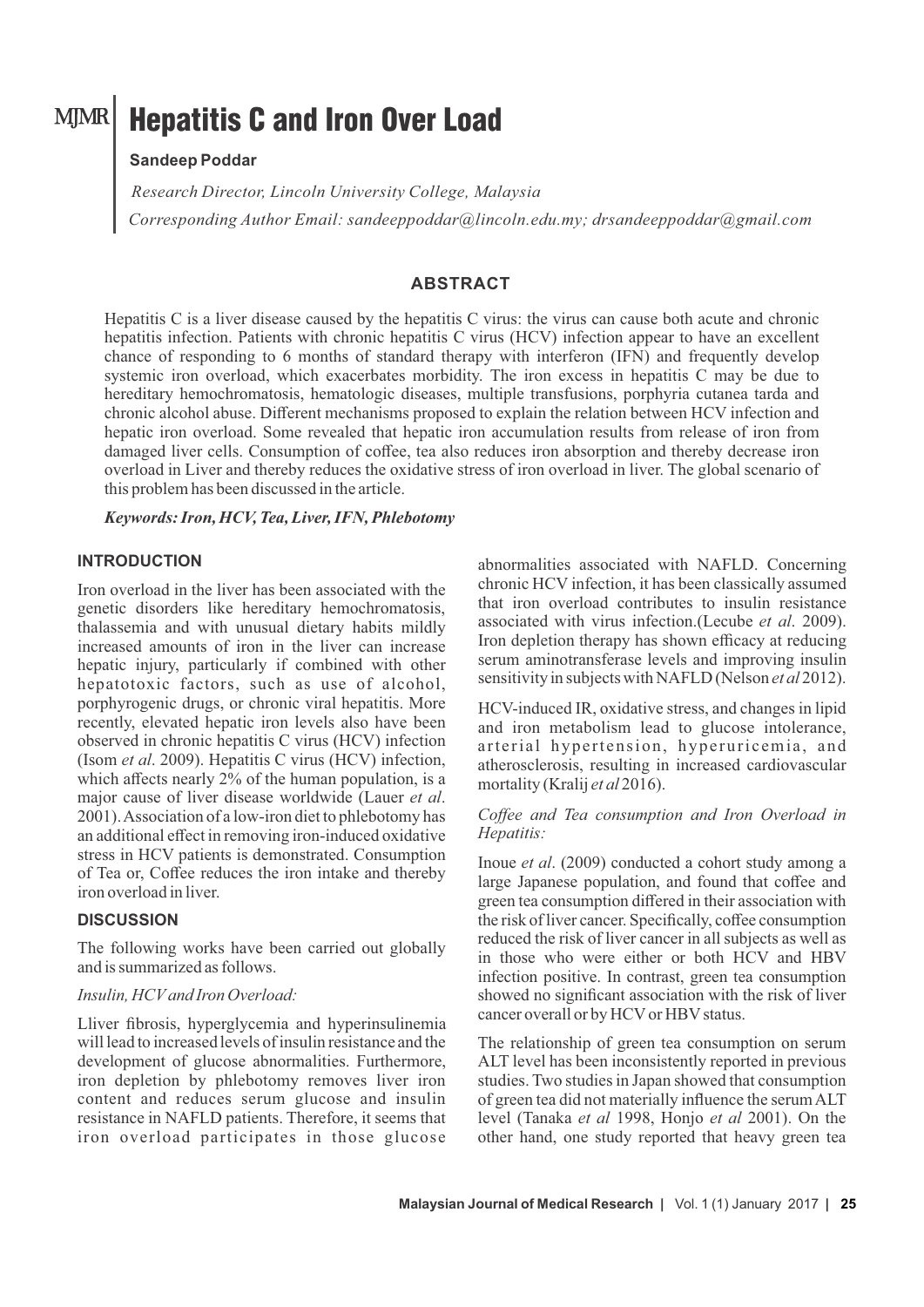consumption  $(\geq 10$  cups per day) was related to decreased concentrations of serum ALT levels (Imai and Nakachi 1995). Sasaki *et al* 2013 in their study has showed a beneficial effect consumption of black tea/oolong tea on serum ALT level after 12 months, both among patients with normal baseline ALT levels and among those with higher ALT levels and reported a favorable association between consumption of black tea/oolong tea and serum ALTlevel.

Earlier works have shown that polyphenols of mate tea and green tea extracts significantly inhibit iron induced calcium homeostatic changes in liver tissue suspension (Anghileri & Thouvenot 2000) due to chelating effect. The findings of Poddar( 2004)also show that the addition of ferrous sulphate to the diet for a long-term does not synergistically increase the protective action of black tea against arsenic damage in the mice bone marrow system. Consumption of tea within one hour of food consumption has been shown to reduce iron absorption by 85% (Disler *et al*., 1975).

## *Serum Iron markers and IFN:*

Vagu *et al*. (2013) demonstrated that serum iron markers (especially ferritin and transferrin) might be used as surrogate markers for both liver fibrosis and necroinflammatory activity. Patients with chronic hepatitis C (CHC) often have elevated serum iron markers, which may worsen liver injury. Alexander and colleagues (Alexander *et al*. 20007) found that iron depletion was associated with a biochemical response in 22% of patients who did not respond to interferon (IFN) monotherapy and that, among patients with serum Alanine Aminotransferase (ALT) normalization, there was a significant reduction of serum markers of liver fibrosis (procollagen III peptide). Kaito *et al*. (2006) found that iron-reduction therapy by phlebotomy significantly reduced lipid peroxidation and oxidative stress, which mediate the deleterious effect of iron overload on the liver.

# *Iron Deposition, Diet with IFN therapy in HCV:*

The association of a low-iron diet to phlebotomy has an additional effect in removing iron-induced oxidative stress (Kimura *et al*. 2005; Kato *et al* 2001). Indeed, in a study conducted by Kato and colleagues (Kato *et al* 2001), 34 patients with chronic HCV infection unresponsive to IFN therapy were maintained in an iron-depleted state with phlebotomy and a low-iron diet for 6 years. This therapy was associated with a high rate of biochemical response (65%), improvement in

liver histology, and reduction in hepatic levels of 8- OHdG, a marker of oxidant stress. In a recent cohort study, the same authors demonstrated that long-term phlebotomy with a low-iron diet therapy reduced the risk of progression of chronic HCV infection to hepatocellular carcinoma (Kato *et al*. 2007).

HCV-infected patients who have large accumulations of hepatic iron have not responded well to interferon therapy, compared to patients with normal hepatic iron stores. Physicians who treat patients infected with HCV should be aware of the detrimental effect of excess liver iron on interferon therapy. The degree of hepatic iron overload should be assessed and the reason for the excess iron should be investigated. Phlebotomy is the most practical method for iron removal and is well tolerated by patients with HCV infection (Roeckel I E 2000).

Numerous studies in humans and in animal models revealed that the alteration of iron homeostasis is closely associated with various HCV-induced pathologies including liver fibrosis (Martinelli *et al*. 2004, Casaril *et al*. 2000), steatosis (Sebastiani *et al* 2006; Nishina *et al*. 2010; Furutani *et al* 2006), insulin resistance (Sumida *et al* 2007), diabetes mellitus (D'Souza *et al*. 2007), porphyria cutanea tarda (Darwich *et al*. 2013), and HCC occurrence (Furutani *et al* 2006). In contrast, iron deposition in liver does not correlate with rates of Sustained Virologic Response (SVR) during interferon/ribavirin therapy (Hofer *et al*. 2004; Pianko *et al*. 2002), although there is some evidence of a negative correlation between SVR and the level of serum ferritin (Hofer *et al*. 2004). At the same time several studies reported the same relationship between alterations of iron metabolism and interferon monotheraly (Pianko *et al*. 2002, Carlo *et al*. 2003, Fargion *et al*. 1997). Phlebotomy in CHC patients leads to a decrease in hepcidin expression (Fujita *et al*. 2007) and to a marked reduction of serum transaminases ALT and Aspartate Aminotransferase (AST) and liver injury (Carlo *et al*. 2003; Yano *et al*. 2004, Kaito *et al*. 2006). However, it is considered that reduction of iron overload does not lead to increase in SVR rate (Guyader *et al*. 1999, Herrera J L 1999, Di Bisceglie *et al*. 2000, Iwasa *et al*. 2002), although opposite has also been reported (Fontana *et al*. 2000). Iron overload and oxidative stress during HCV infection are closely related to each another. There is a strong correlation between serum ferritin levels and lipid peroxydation markers in CHC patients (Barbaro *et al*. 1999).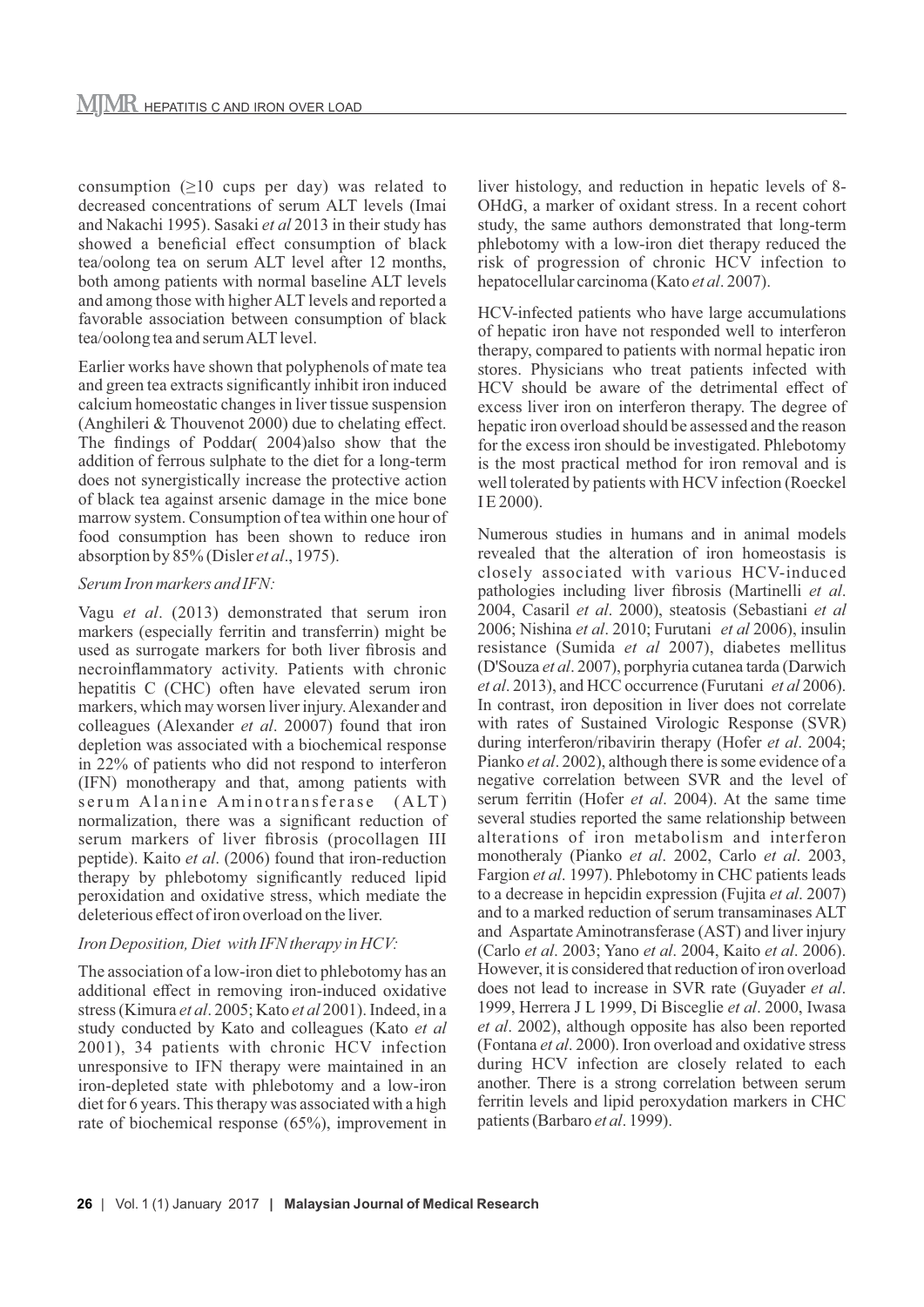8-OHdG content, a DNA oxidation marker, also correlates with hepatic iron storage markers including serum ferritin, hepatic total iron score and hepcidin mRNA levels (Fujita *et al*. 2007). In addition, transgenic mice expressing an HCV polyprotein and subjected to iron-rich diet also exhibit signs of oxidative stress in liver (lipid peroxydation, 8oxoG), accompanied by alterations of mitochondrial ultrastructure (Furutani *et al*. 2006). Currently there is no consensus on which of them is a trigger of another. On one hand, suppression of hepcidin expression is mediated by Reactive Oxygen Species (ROS) (Miura *et al*. 2008).

On the other hand, phlebotomy or dietary iron restriction reduces oxidative stress and lipid peroxidation in CHC patients (Kaito *et al*. 2006, Fujita *et al*. 2007).

Iron overload in chronically HCV-infected patients was uncommon and hepatic iron content seemed not to be related to the liver damage process. In the eventuality of iron overload, histochemical liver iron is a useful marker to estimate hepatic iron concentration (HIC) (Ivonete *et al* 2005)

Most of the hepatitis C virus (HCV)-infected patients develop a chronic slowly progressive liver disease that may result in cirrhosis and hepatocarcinoma. Several factors have been proposed to explain this unfavorable evolution such as male gender, age at infection and alcohol abuse (Poynard *et al* 2001).

Recently, the role of iron has been pointed out as an important element in the natural history of hepatitis C. In fact, serum iron stores are frequently increased in chronic HCV-infected carriers but little is known about the significance of these abnormalities. (Di Bisceglie *et al* 1992, Haque *et al* 1996)

The iron excess in hepatitis C may be due to hereditary hemochromatosis, hematologic diseases, multiple transfusions, porphyria cutanea tarda and chronic alcohol abuse (Di Marco *et al*. 1997, Ganne-Carrie *et al* 2000, Martinelli *et al*. 2000a, 2000).

Iron overload is a condition when the body iron stores increases as a result of iron administration, repeated blood transfusions or disorders that increase the rate of iron absorption within the body. The known impacts of iron overload are mainly Cirrhosis (a liver disease which leads to a progressive loss of liver function), and some types of carcinoma, tuberculosis and other infections. In Indian populations, there have not been any links established as yet to detect Iron overload (Poddar, 2006),

Recent investigations have found that hepatic iron concentration does not influence the response to antiviral therapy with IFN plus ribavirin (Hofer *et al*. 2004; Pianko *et al*. 2002)

However, if these factors are absent the mechanisms involved in iron overload remain unclear.

Over the last few years, there has been much interest in the study of iron in hepatitis C because some studies have shown that iron accumulation in chronic HCV carriers is related to a poor response to interferon therapy (Van Thiel *et al* 1994, Fargion *et al* 1997). In addition, others have suggested that hepatic iron overload in hepatitis C may worsen liver damage by still unrecognized mechanisms. (Andant *et al* 1996, Hezode *et al*. 1999).

Iron overload is often assessed using indirect parameters of iron stores such as serum iron, serum ferritin and transferrin saturation, which are frequently increased in chronic viral hepatitis (Di Bisceglie *et al* 1992,) as well as by the histological determination of stainable iron in liver samples (Deugnier YM *et al* 1993).

# **CONCLUSION**

The evidence exists that iron overload, is a common finding associated with chronic hepatitis C virus (HCV) infection, plays a vital role in the pathophysiology of this disease. Some aspects of excess iron and liver damage along with the benefit of iron depletion in patients with chronic HCV infection have been discussed in this review. As a future scope we should focus on reduction of iron overload to HCV infected persons to get a good response to interferon antiviral therapy.

## **REFERENCES**

- Alexander, J., Tung, B. Y., Croghan, A., Kowdley, K. V. (2007) Effect of iron depletion on serum markers of fibrogenesis, oxidative stress, serum liver enzymes in chronic hepatitis C: results of a pilot study. Liver Int. 27, pp. 268–273.
- Andant, C., Lamoril, J., Edery, J. et al. (1996). Hepatic iron concentration (HIC) and serum iron parameters in patients with chronic hepatitis C, Hepatology. 26, pp. 478A.

Anghileri, L. J. and Thouvenot, P. (2000). Natural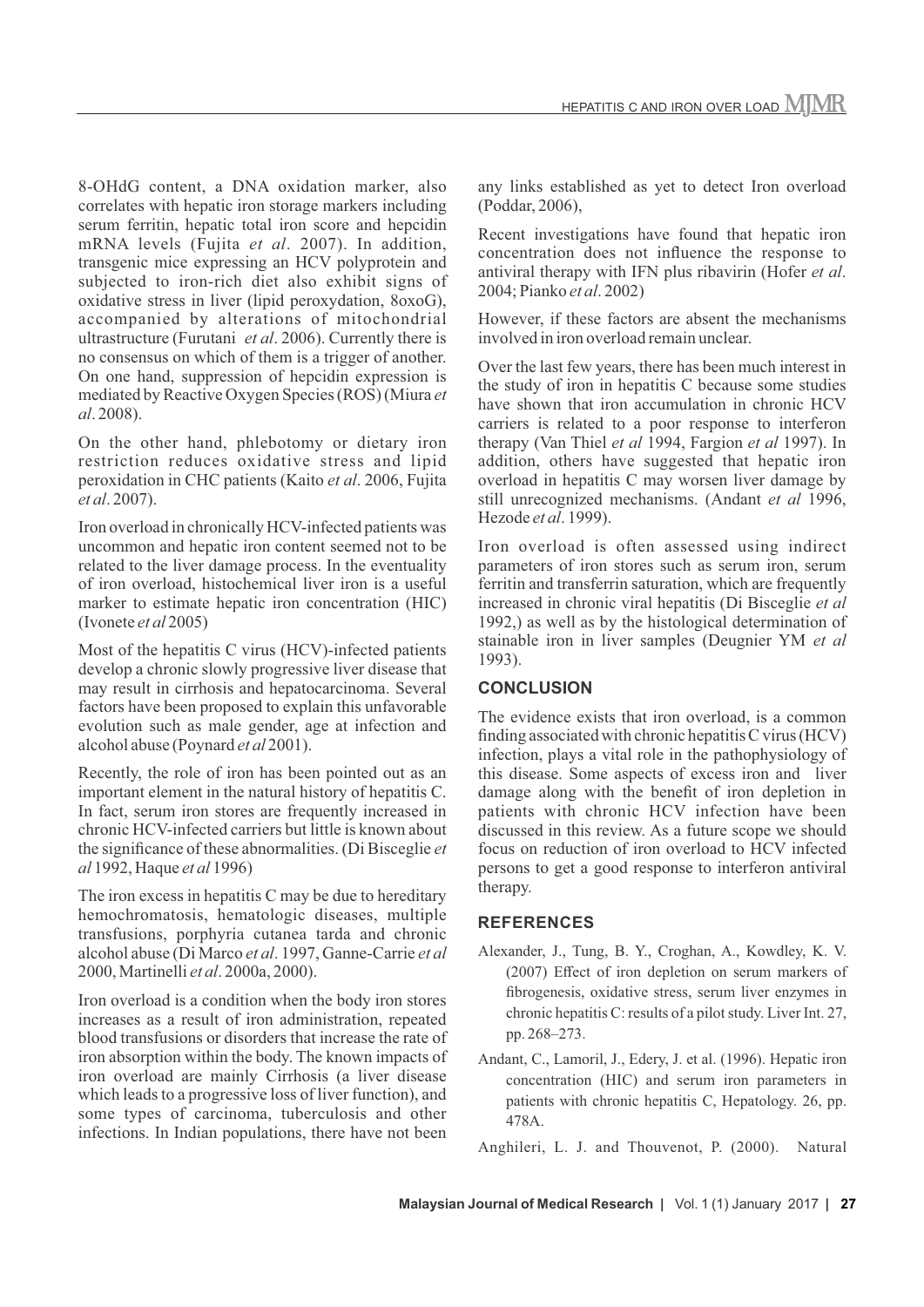polyphenols-iron interaction its biological importance, Biol Trace Element Res. 73, pp.251.

- Barbaro, G., Di Lorenzo, G., Ribersani, M., Soldini, M., Giancaspro, G., Bellomo, G., Belloni, G., Grisorio, B., Barbarini, G. (1999). Serum ferritin and hepatic glutathione concentrations in chronic hepatitis C patients related to the hepatitis C virus genotype, J. Hepatol. 30, pp.774–782.
- Carlo, C., Daniela, P., Giancarlo, C. (2003). Iron depletion and response to interferon in chronic hepatitis C, Hepatogastroenterology, 50, pp.1467–1471.
- Casaril, M., Stanzial, A.M., Tognella, P., Pantalena, M., Capra, F., Colombari, R., Corrocher, R. (2000). Role of iron load on fibrogenesis in chronic hepatitis C, Hepatogastroenterology, 47, pp.220–225.
- Darwich, E., To-Figueras, J., Molina-Lopez, R. A., Deulofeu, R., Olbina, G., Westerman, M., Sanchez-Tapias, J. M., Munoz-Santos, C., Herrero, C. (2013). Increased serum hepcidin levels in patients with porphyria cutanea tarda, J. Eur. Acad. Dermatol. Venereol., 27, pp.68–74.
- Deugnier, Y. M., Turlin, B., Powell, L. W. et al. (1993). Differentiation between heterozygotes and homozygotes in genetic hemochromatosis by means of a histological hepatic iron index: a study of 192 cases, Hepatology, 17, pp. 30-4.
- Di Bisceglie, A. M., Bonkovsky, H. L., Chopra, S., Flamm, S., Reddy, R. K., Grace, N., Killenberg, P., Hunt, C., Tamburro, C., Tavill, A. S., et al.(2000). Iron reduction as an adjuvant to interferon therapy in patients with chronic hepatitis C who have previously not responded to interferon: A multicenter, prospective, randomized, controlled trial, Hepatology, 32, pp.135–138.
- Di Bisceglie, A. M., Axiotis, C. A., Hoofnagle, J. H., Bacon, B. R. (1992). Measurements of iron status in patients with chronic hepatitis, Gastroenterology, 102, pp. 2108- 13.
- Di Marco, V., Lo Iacono, O., Almasio, P. et al. (1997). Longterm efficacy of alpha-interferon in beta-thalassemics with chronic hepatitis C, Blood, 90, pp.2207-12.
- Disler, P. B., Lynch, S. R. and Chalton, R. W., (1975). The effect of tea on iron absorption, Gut, 16, pp.193.
- D'Souza R.F., Feakins R., Mears L., Sabin C. A., Foster, G. R. (2005). Relationship between serum ferritin, hepatic iron staining, diabetes mellitus and fibrosis progression

in patients with chronic hepatitis C, Aliment. Pharmacol. Ther. 21, pp.519–524.

- Fargion, S., Fracanzani, A. L., Sampietro, M. et al. (1997). Liver iron influences the response to interferon alpha therapy in chronic hepatitis C, Eur. J. Gastroenterol. Hepatol, 9, pp. 497-503.
- Fontana, R. J., Israel, J., LeClair, P., Banner, B. F., Tortorelli, K., Grace, N., Levine, R. A., Fiarman, G., Thiim, M., Tavill, A. S., et al. (2000). Iron reduction before and during interferon therapy of chronic hepatitis C: Results of a multicenter, randomized, controlled trial, Hepatology, 31, pp.730–736.
- Fujita, N., Horiike, S., Sugimoto, R., Tanaka, H., Iwasa, M., Kobayashi, Y., Hasegawa, K., Ma, N., Kawanishi, S., Adachi, Y., et al. (2007). Hepatic oxidative DNA damage correlates with iron overload in chronic hepatitis C patients, Free Radic. Biol. Med. 42, pp.353–362.
- Fujita, N., Sugimoto, R., Urawa, N., Tanaka, H., Konishi, M., Kobayashi, Y., Iwasa, M., Watanabe, S., Kaito, M. (2007). Influence of phlebotomy on iron-related gene expression levels in the livers of patients with chronic hepatitis C, J. Gastroenterol. 42, pp.326–327.
- Furutani, T., Hino, K., Okuda, M., Gondo, T., Nishina, S., Kitase, A., Korenaga, M., Xiao, S.Y., Weinman, S. A., Lemon, S. M., et al.(2006). Hepatic iron overload induces hepatocellular carcinoma in transgenic mice expressing the hepatitis C virus polyprotein, Gastroenterology, 130, pp.2087–2098.
- Ganne-Carrie, N., Christidis, C., Chastang, C. et al. (2000). Liver iron is predictive of death in alcoholic cirrhosis: a multivariate study of 229 consecutive patients with alcoholic and/or hepatitis C virus cirrhosis: a prospective follow up study, Gut, 46, pp. 277-82.
- Guyader, D., Boucher, E., Andre, P., Even, C., Cottereau, J., Bianchi, A., Gasser, P., Mendler, M. H., Deugnier, Y., Brissot, P. (1999). A pilot study of iron depletion as adjuvant therapy in chronic hepatitis C patients not responding to interferon, Am J Gastroenterol, 94, pp.1696–1698.
- Haque, S., Chandra, B., Gerber, M. A., Lok, A. S. (1996). Iron overload in patients with chronic hepatitis C: a clinicopathologic study, Hum. Pathol, 27, pp.1277-81.
- Herrera, J. L. (1999). Iron depletion is not effective in inducing a virologic response in patients with chronic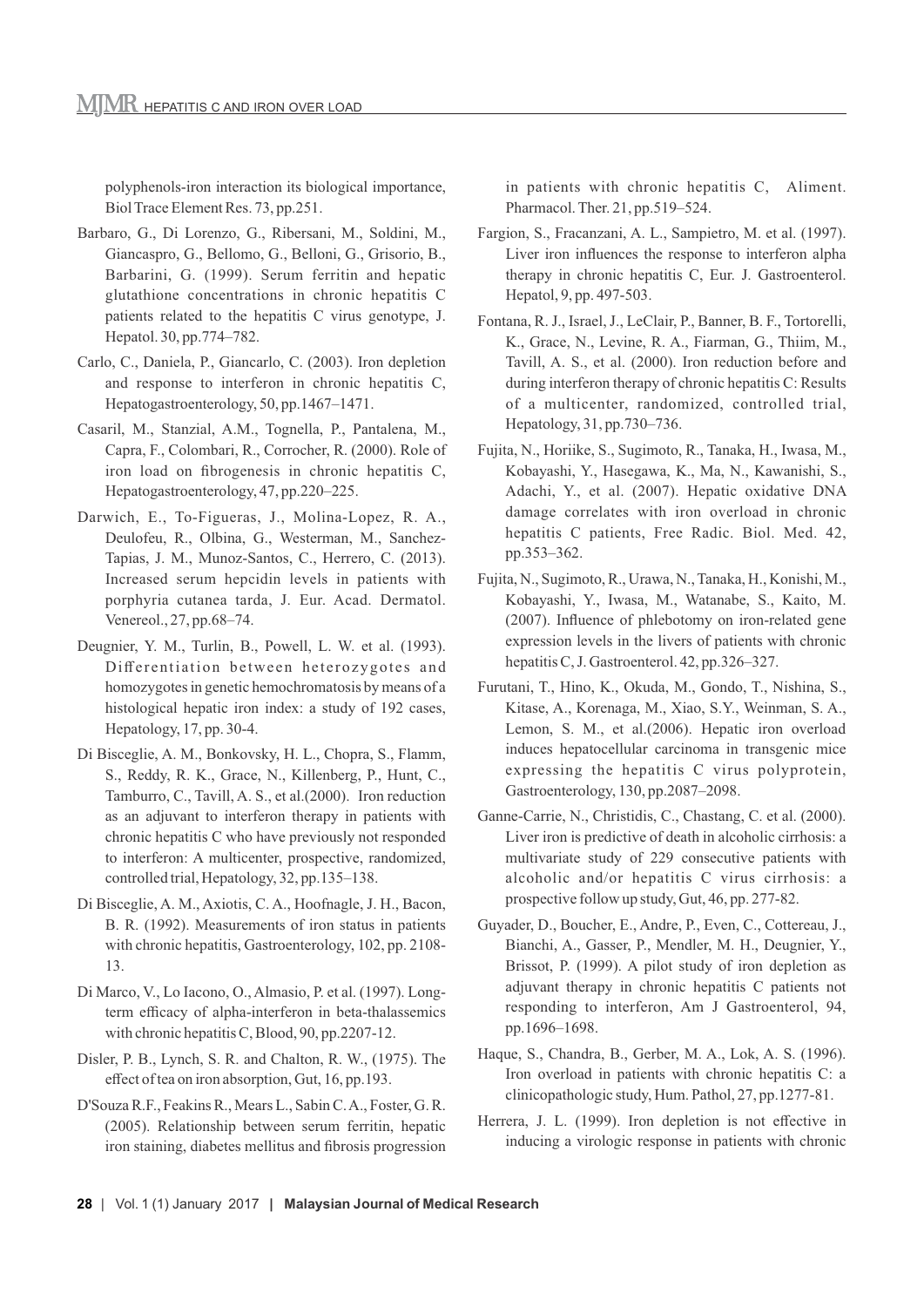- Hezode, C., Cazeneuve, C., Coue, O. et al. (1999). Liver iron accumulation in patients with chronic active hepatitis C: prevalence and role of hemochromatosis gene mutations and relationship with hepatic histological lesions, J. Hepatol. 31, pp. 979-84.
- Hofer, H., Osterreicher, C., Jessner, W., Penz, M., Steindl-Munda, P., Wrba, F., et al. (2004). Hepatic iron concentration does not predict response to standard and pegylated-IFN/ribavirin therapy in patients with chronic hepatitis C, J Hepatol, 40, pp.1018–1022.
- Honjo, S., Kono, S., Coleman, M. P., Shinchi, K., Sakurai, Y. et al. (2001). Coffee consumption and serum aminotransferases in middle-aged Japanese men, J Clin Epidemiol, 54, pp. 823-829.
- Imai, K., Nakachi, K. (1995). Cross sectional study of effects of drinking green tea on cardiovascular and liver diseases, BMJ, 310, pp.693-696.
- Inoue, M., Kurahashi, N., Iwasaki, M., Shimazu, T., Tanaka, Y., Mizokami, M., Tsugane, S. (2009). Effect of Coffee and Green Tea Consumption on the Risk of Liver Cancer: Cohort Analysis by Hepatitis Virus Infection Status. Cancer Epidemiology, Biomarkers and Prevention,18(6), pp. 1744-1753.
- Isom, H. C., McDevitt, E. I., Moon, M.S. (2009). Elevated hepatic iron: a confounding factor in chronic hepatitis C, Biochim Biophys Acta, 1790(7), pp.650-62.
- Ivonete, S. S., Silva, Renata, M. Perez, Pedro V. Oliveira, Maria, Inês Cantagalo, Elizabete Dantas, Cristina, Sisti, Cláudio, Figueiredo-Mendes, Valeria, P. Lanzoni, Antonio, E.B. Silva, Maria, Lucia, G. Ferraz, (2005). Iron Overload in Patients with Chronic Hepatitis C Virus Infection: Clinical and Histological Study, J Gastroenterol Hepatol, 20(2), pp.243-248.
- Iwasa, M., Kaito, M., Ikoma, J., Kobayashi, Y., Tanaka, Y., Higuchi, K., Takeuchi, K., Iwata, K., Watanabe, S., Adachi, Y. (2002). Dietary iron restriction improves aminotransferase levels in chronic hepatitis C patients, Hepatogastroenterology, 49, pp.529–531.
- Kaito, M., Iwasa, M., Kobayashi, Y., Fujita, N., Tanaka, H., Gabazza, E. C., et al. (2006) Iron reduction therapy by phlebotomy reduces lipid peroxidation and oxidative stress in patients with chronic hepatitis C, J Gastroenterol, 41, pp.921–922.
- Kato, J., Kobune, M., Nakamura, T., Kuroiwa, G., Takada,
- K., Takimoto, R., et al.(2001). Normalization of elevated hepatic 8-hydroxy-2'-deoxyguanosine levels in chronic hepatitis C patients by phlebotomy and low iron diet, Cancer Res, 61, pp.8697–8702.
- Kato, J., Miyanishi, K., Kobune, M., Nakamura, T., Takada, K., Takimoto, R., et al. (2007). Long-term phlebotomy with low-iron diet therapy lowers risk of development of hepatocellular carcinoma from chronic hepatitis C, J Gastroenterol, 42, pp.830–836.
- Kimura, F., Hayashi, H., Yano, M., Yoshioka, K., Matsumura, T., Fukuda, T., et al. (2005). Additional effect of low iron diet on iron reduction therapy by phlebotomy for chronic hepatitis C, Hepatogastroenterology, 52, pp.563–566.
- Kralj, D., Jukić, L. V., Stojsavljević, S., Duvnjak, M., Smolić, M., & Čurčić, I. B. (2016). Hepatitis C Virus, Insulin Resistance, and Steatosis, Journal of Clinical and Translational Hepatology, 4(1), pp. 66–75.
- Lauer GM, Walker BD. (2001). Hepatitis C virus infection, N Engl J Med, 345, pp.41–52.
- Lecube, A., Hernández, C., Simó, R. (2009). Glucose abnormalities in non-alcoholic fatty liver disease and chronic hepatitis C virus infection: the role of iron overload, 25(5), pp. 403-10.
- Martinelli, A. L., Ramalho, L. N., Zucoloto, S. (2004). Hepatic stellate cells in hepatitis C patients: relationship with liver iron deposits and severity of liver disease, J. Gastroenterol. Hepatol,19, pp. 91–98.
- Martinelli, A. L., Franco, R. F., Villanova, M. G. et al. (2000a). Are haemochromatosis mutations related to the severity of liver disease in hepatitis C virus infection?, Acta Haematol, 102, pp. 152-6.
- Martinelli, A. L., Zago, M. A., Roselino, A. M. et al. (2000). Porphyria cutanea tarda in Brazilian patients: association with hemochromatosis C282Y mutation and hepatitis C virus infection, 95, pp.3516-21.
- Miura, K., Taura, K., Kodama, Y., Schnabl, B., Brenner, D. A. (2008). Hepatitis C virus-induced oxidative stress suppresses hepcidin expression through increased histone deacetylase activity, Hepatology, 48, pp.1420–1429.
- Nelson, J. E., Klintworth, H., Kowdley, K.V. (2012). Iron metabolism in Nonalcoholic Fatty Liver Disease, Curr